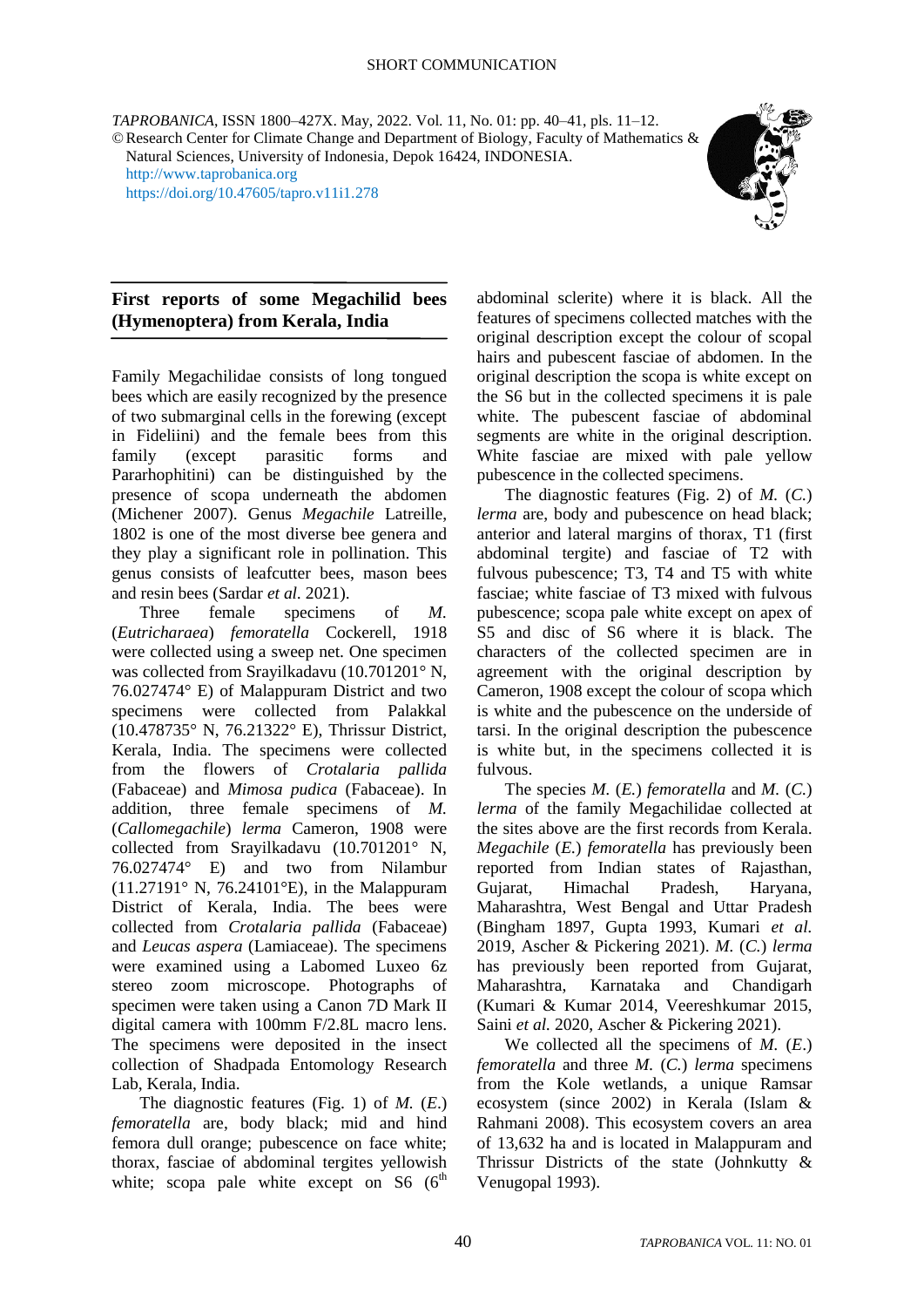#### **Acknowledgements**

We thank the Principal, Christ College (Autonomous), Irinjalakuda for the facilities provided; N. Warrit (Chulalongkorn University, Bangkok), J. Saini (ZSI Kolkata, India) and N. Chatthanabun (Chulalongkorn University, Bangkok) for confirming the identity of species; and K. B. Nidheesh for helping to take the photographs of specimen. Finally, the first author thanks to Council of Scientific & Industrial Research (CSIR), Government of India for financial support in the form of Senior Research Fellowship [No. 08/376(0008)/2019- EMR-I].

### **Literature cited**

- Ascher, J.S. and J. Pickering (2021). Discover Life Bee Species Guide and World Checklist (Hymenoptera: Apoidea: Anthophilia). <www.discoverlife.org> Accessed on 30 September 2021.
- Bingham, C.T. (1897). *The Fauna of British India, Including Ceylon and Burma. Hymenoptera. Wasps and Bees.* Taylor & Francis, London: 579pp.
- Cameron, P. (1908). A contribution to the Aculeate Hymenoptera of the Bombay presidency, *Journal of Bombay Natural History Society,* 18 (3): 649-659.
- Cockerell, T.D.A. (1918). Descriptions and records of bees, *The Annals and Magazine of Natural History*, 9 (1): 160.
- Gupta, R.K. (1993). *Taxonomic studies on the Megachilidae of north-western India (Insecta, Hymenoptera, Apoidea),* Scientific Publishers, Jodhpur: 294pp.
- Islam, M.Z. and A.R. Rahmani (2008). Potential and Existing Ramsar Sites in India. Indian Bird Conservation Network: Bombay Natural History Society, *Bird Life International and Royal Society for the Protection of Birds*. Oxford University Press: 592pp.
- Johnkutty, I. and V.K. Venugopal (1993). *Kole Lands of Kerala*. Kerala Agricultural University, Vellanikkara, Thrissur, Kerala: 68pp.
- Kumari, P., and N.R. Kumar (2014). Studies on *Megachile* Latreille subgenus *Callomegachile* Michener (Hymenoptera: Megachilidae) from Chandigarh and Haryana plains, India. *Zootaxa*, 3814 (4): 591-599.
- Kumari, P., N.R. Kumar, A.K. Sidhu, and K. Chandra (2019). Taxonomic studies on species belonging to subgenus *Eutricharaea* Thomson of the genus *Megachile* (Hymenoptera: Megachilidae). *Journal of Applied & Natural Science*, 11 (3): 612-618.
- Michener, C.D. (2007). *The Bees of the World*, The Johns Hopkins University Press, Baltimore Maryland: 913 pp.
- Saini, J., K. Chandra, D. Gupta *et al*. (2020). Insecta: Hymenoptera: Apoidea (Bees). Pp. 417-423. *In*: *Faunal Diversity of Biogeographic Zones of India: Western Ghats*: Zoological Survey of India, Kolkata.
- Sardar, S., N. Warrit, A. Rameshkumar, and S.I. Kazmi (2021). New distributional records of *Megachile* Latreille, 1802 (Apoidea: Megachilidae) from Indian States. *Records of the Zoological Survey of India*, 121 (1): 23-29.
- Veereshkumar (2015). Taxonomic studies on leaf cutter bees (Hymenoptera: Megachilidae) of Karnataka. *Ph.D. Thesis, University of Agricultural Sciences*, Karnataka, India.

*Submitted*: 13 Nov 2021, *Accepted*: 6 May 2022 Section Editor: Max Kasparek

A.S. Prakash<sup>1,2</sup> & C. Bijoy<sup>1</sup>

1 *Shadpada Entomology Research Lab (SERL), Christ College (Autonomous), Irinjalakuda, Thrissur, Kerala 680125, India <sup>2</sup>E-mail: anjusara2025@gmail.com*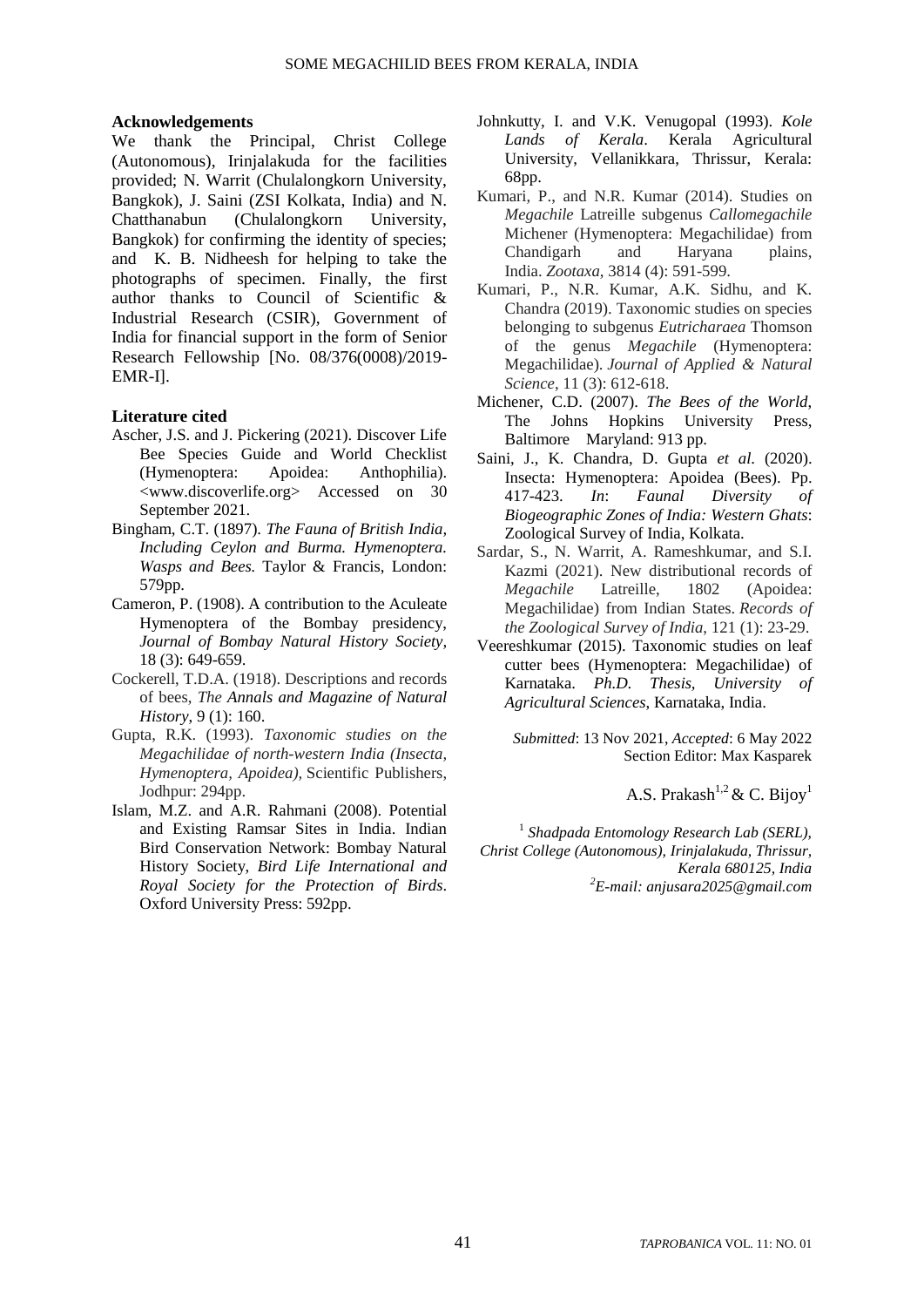# Plate 11



Figure 1. Megachile (Eutricharaea) femoratella: habitus of (A) dorsal (B) ventral, (C) lateral views; and head (D) dorsal view